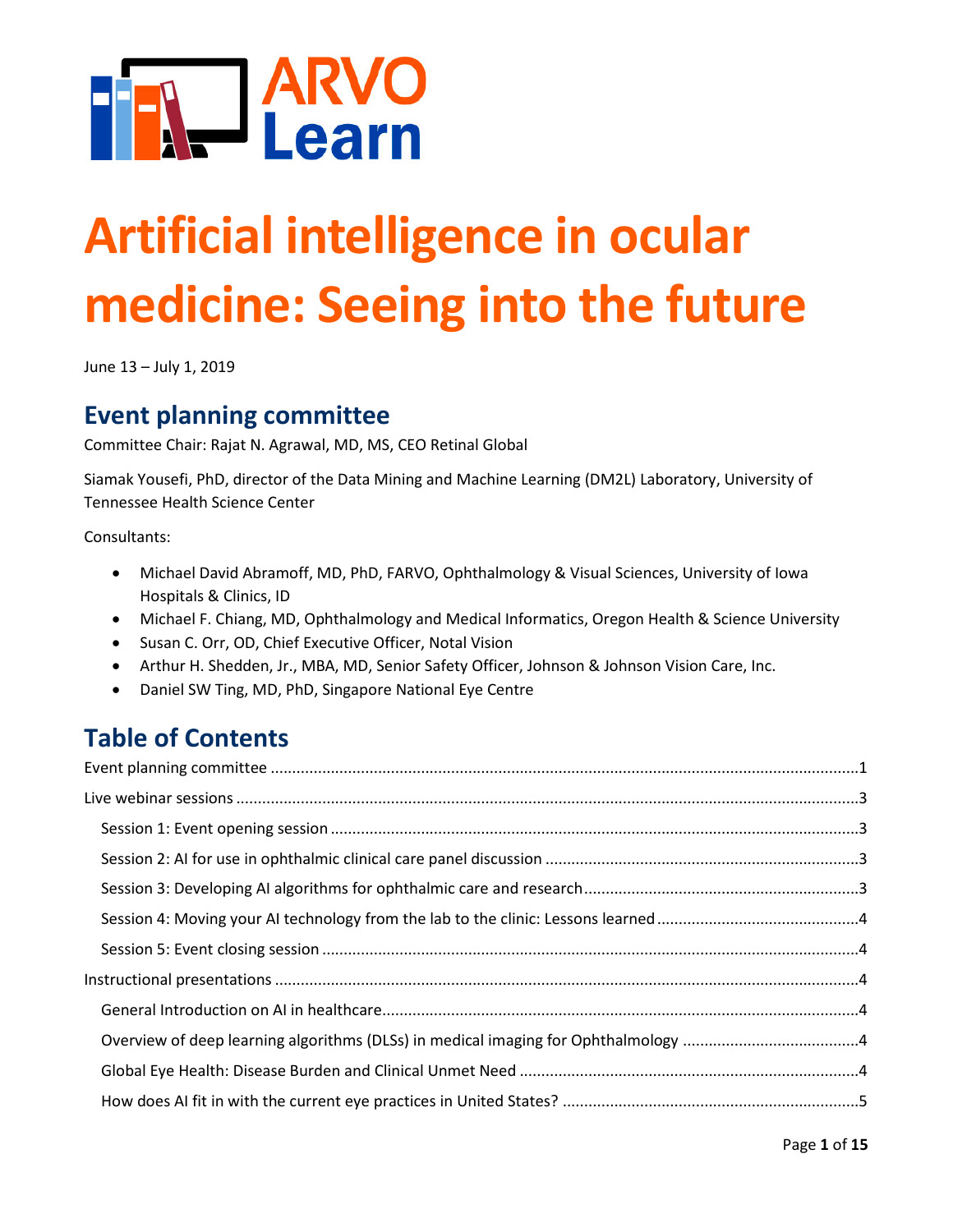| Artificial Intelligence Eye Screening using Smartphones: The Good, the Bad, and the Ugly7               |  |
|---------------------------------------------------------------------------------------------------------|--|
|                                                                                                         |  |
|                                                                                                         |  |
|                                                                                                         |  |
|                                                                                                         |  |
|                                                                                                         |  |
|                                                                                                         |  |
|                                                                                                         |  |
|                                                                                                         |  |
|                                                                                                         |  |
|                                                                                                         |  |
|                                                                                                         |  |
|                                                                                                         |  |
|                                                                                                         |  |
|                                                                                                         |  |
|                                                                                                         |  |
|                                                                                                         |  |
|                                                                                                         |  |
|                                                                                                         |  |
|                                                                                                         |  |
|                                                                                                         |  |
| An Artificial Intelligence Method to Assist Clinician to Assess Visual Field Progression in Glaucoma 11 |  |
| Diagnostic Innovations in Glaucoma Support System (DIGSs) Deep Fundus Photo Glaucoma Detection  11      |  |
| Diagnostic Innovations in Glaucoma Support System (DIGSs) Deep Structure-Function Prediction 12         |  |
|                                                                                                         |  |
| A.I./Machine Learning tools, with the current focus on neovascular AMD and diabetic eye disease 12      |  |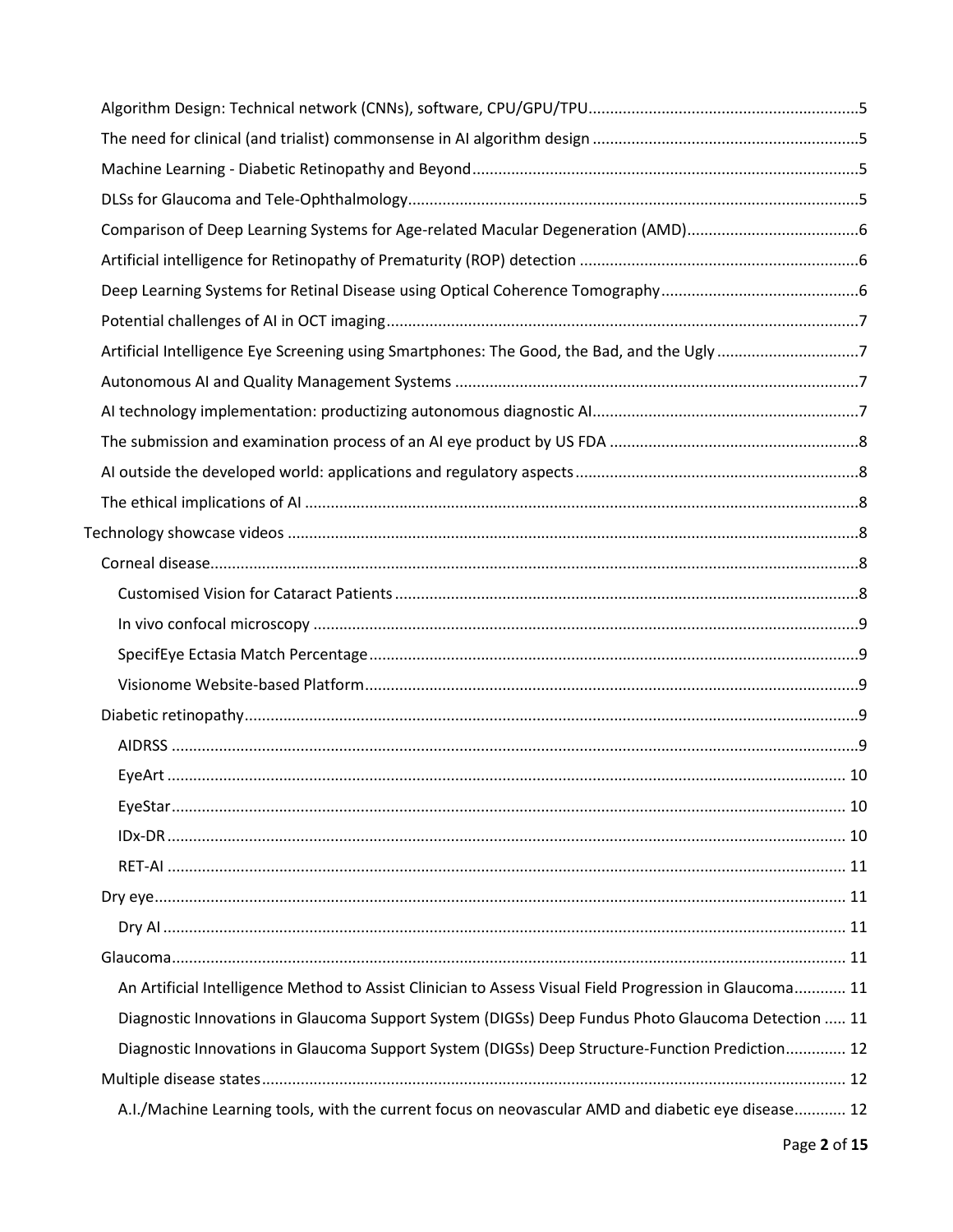| Deep Learning for Automated Screening and Semantic Segmentation of Age-related and Juvenile Atrophic |  |
|------------------------------------------------------------------------------------------------------|--|
|                                                                                                      |  |
|                                                                                                      |  |
|                                                                                                      |  |
|                                                                                                      |  |
|                                                                                                      |  |

# <span id="page-2-0"></span>**Live webinar sessions**

These sessions will be presented live using WebEx webinar technology. The presentation times vary due to our global audience. Attendees will be able to ask questions via the platform. All live sessions will be recorded and available online within 48 hours.

An extension may need to be downloaded and installed on your web browser. Test your system now: <https://www.webex.com/test-meeting.html>

## <span id="page-2-1"></span>**Session 1: Event opening session**

Thursday, June 13: 3:30 – 4:30pm EDT

#### **Featured speaker**

*Dimitri Azar, MD, MBA, Senior Director of Ophthalmic Innovations, and Clinical Lead, Ophthalmology Programs, Alphabet Verily Life Sciences; Distinguished University Professor, BA Field Chair of Ophthalmological Research, and Former Medical School Executive Dean, University of Illinois College of Medicine*

## <span id="page-2-2"></span>**Session 2: AI for use in ophthalmic clinical care panel discussion**

Thursday, June 19: Time (to be determined)

#### **Speakers**

*Michael Abramoff, MD, PhD, FARVO, Ophthalmology & Visual Sciences, University of Iowa Hospitals & Clinics, ID, David D Draper, RN, National Institutes of Health*

## <span id="page-2-3"></span>**Session 3: Developing AI algorithms for ophthalmic care and research**

Friday, June 20: Time (to be determined)

**Speakers** *Coming soon*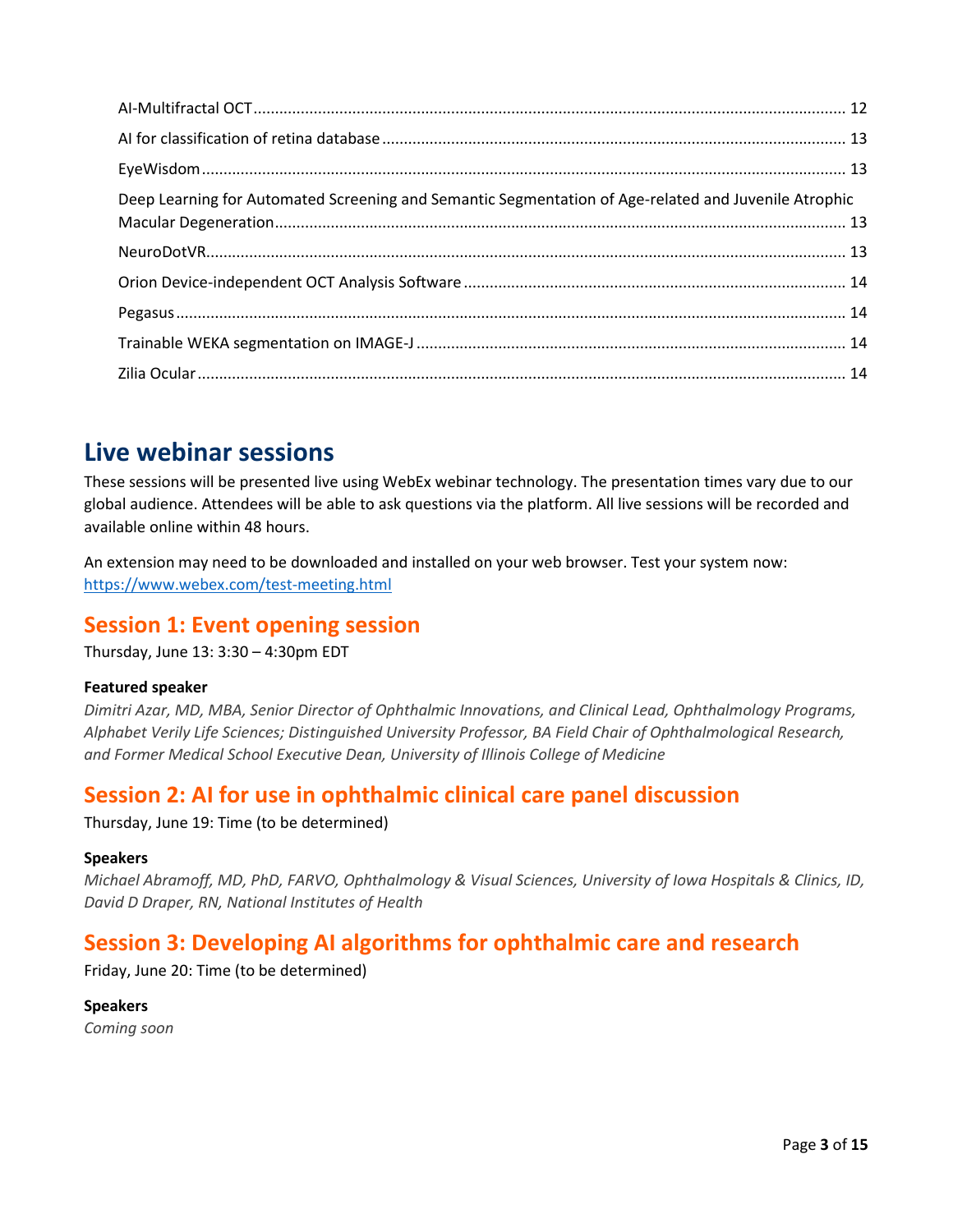## <span id="page-3-0"></span>**Session 4: Moving your AI technology from the lab to the clinic: Lessons**

## **learned**

Thursday, June 25: Time (TBD)

#### **Featured speaker**

*Brad Cunningham, MSE, RAC, Associate Director (acting), Office of Health Technology 1, Center for Devices and Radiological Health Commander, USPHS.* 

## <span id="page-3-1"></span>**Session 5: Event closing session**

Thursday, June 27: Time TBD

#### **Featured speaker**

*TBD*

Speakers may be changed due to unforeseen circumstances.

# <span id="page-3-2"></span>**Instructional presentations**

These presentations were recorded during the 2019 Education Course: Artificial intelligence – from benchtop to bedside. They will be available to attendees for the duration of the online event to view at their own pace and convenience.

## <span id="page-3-3"></span>**General Introduction on AI in healthcare**

#### Michael David Abramoff, MD PhD, FARVO

*General Introduction on AI in healthcare. We will briefly sketch the history of AI in healthcare, review the different types of medical AI, including research focused versus clinically focused AI, autonomous vs assistive AI, explainable vs non-explainable AI. We will then introduce the consequences these have on AI algorithm, efficacy, and patient safety where applicable.*

# <span id="page-3-4"></span>**Overview of deep learning algorithms (DLSs) in medical imaging for Ophthalmology**

Daniel SW Ting, MD, PhD, Singapore National Eye Centre

*In medicine, the most robust deep learning algorithms have been from image-centric specialties, including radiology, dermatology, pathology and ophthalmology. In ophthalmology, DLSs were able to effectively detect diabetic retinopathy, glaucoma, age-related macular degeneration (AMD), retinopathy of prematurity (ROP), refractive error, and cardiovascular risk factors based on colour fundus photographs. Additionally, several retinal conditions (e.g. drusens, neovascular AMD, diabetic macular edema) can be detected accurately using optical coherence tomography (OCT). This presentation will provide a brief overview of the current state-of-art deep learning systems in Ophthalmology.*

## <span id="page-3-5"></span>**Global Eye Health: Disease Burden and Clinical Unmet Need**

Tien Y Wong, FRCS, PhD, FARVO, Singapore National Eye Centre

*Visual impairment (VI) is a major public health problem, associated with reduced quality of life, and increased frailty risk. Globally, 400 million suffer from VI. The five major causes of VI are under-corrected refractive error,*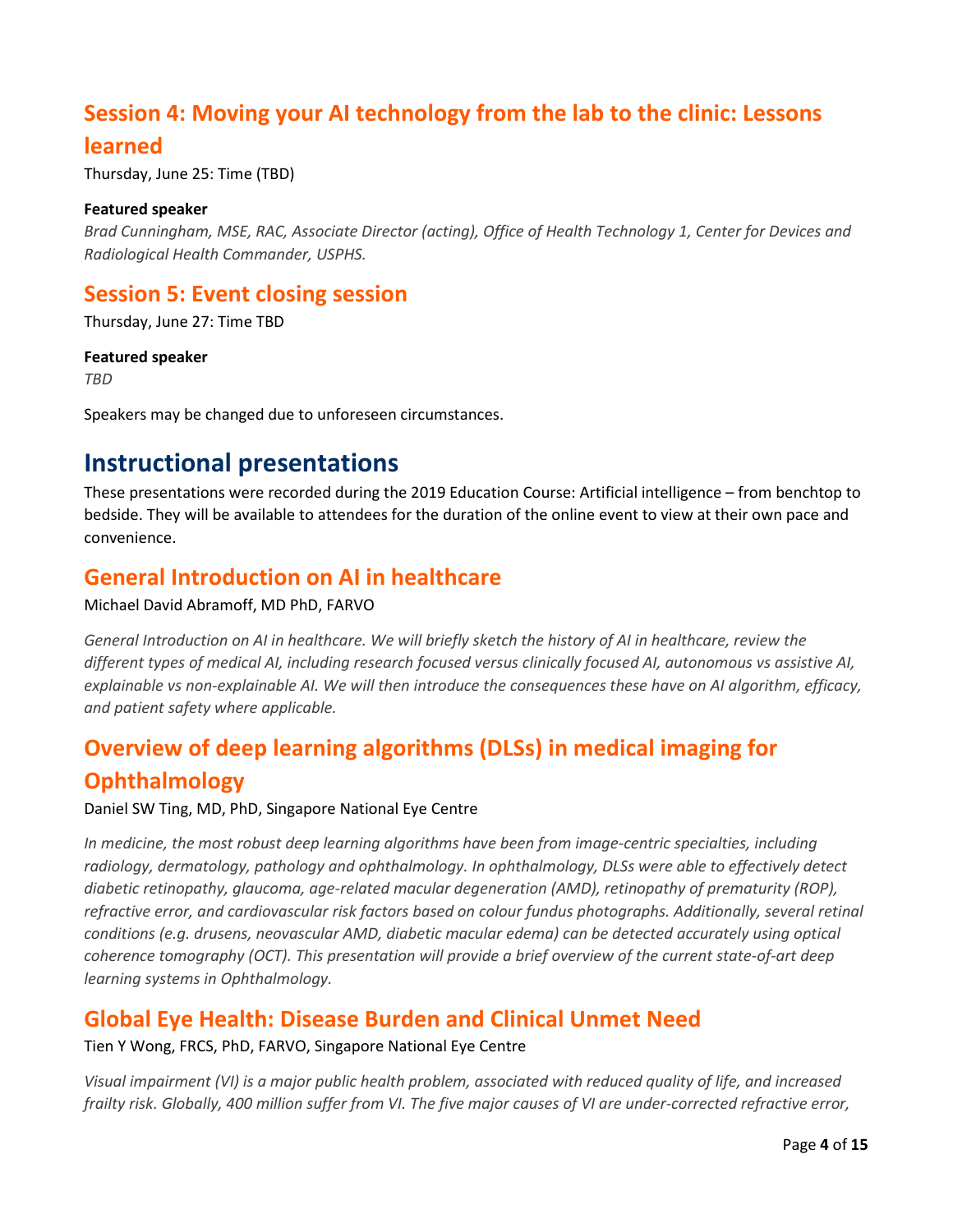*cataract, glaucoma, age-related macular degeneration and diabetic retinopathy. These conditions will increase as the global population ages. About 80% of VI and these conditions are preventable if detected early. Hence, screening programs for VI and major eye diseases are critical to prevent blindness. Artificial intelligence (AI) has the potential to significantly enhance and impact on screening programs for VI and eye diseases, and thus to impact on global blindness.*

## <span id="page-4-0"></span>**How does AI fit in with the current eye practices in United States?**

#### James C Folk, MD, University of Iowa

*A-I could fit as a "doctor extender" in current eye practices. Cameras with algorithms could be placed in multiple locations such as a primary care office, a community health center or even a pharmacy. Automation would send the results to the electronic medical records of the primary care doctor and the eye doctor. Depending on the population and the A-I results, about 10% of patients would need to see an eye doctor whereas 90% could be safely screened again in one year. The same model could also be used for other eye diseases.*

## <span id="page-4-1"></span>**Algorithm Design: Technical network (CNNs), software, CPU/GPU/TPU**

Ranya Habash, MD, Bascom Palmer Eye Institute, Chief Medical Officer, Everbridge

*This is a technical overview of algorithm design, which resembles the biological structure of neural networks in cognitive function. We will explore the mathematics behind Hebb's rule, mapping inputs to outputs, and backpropogation to calculate weights used in powering multilayer neural networks. We will compare the makeup of these networks to the brain's own methods for learning and memory.*

## <span id="page-4-2"></span>**The need for clinical (and trialist) commonsense in AI algorithm design** Samuel G Finlayson, MS, Harvard Medical School and MIT

*Recent advances in AI make it historically easy to train machine learning models that achieve high accuracy on a*  range of tasks. But are they actually learning what we think they are? In this session, we'll review the machine *learning pipeline with a focus on commonly neglected failure mechanisms and the steps we can take to mitigate them. We'll discuss (and contrast) concepts such as label leakage, dataset shift, overfitting, interpretability, model inspection, and adversarial robustness. In doing so, we'll try to develop a cohesive framework for ensuring our models will behave as in intended when deployed in real, prospective clinical scenarios.*

## <span id="page-4-3"></span>**Machine Learning - Diabetic Retinopathy and Beyond**

Naama Hammel, MD, Clinical research scientist, Google LLC

*This talk will cover:*

- *Principles and best practices of machine learning research*
- *Deep learning systems for detection of diabetic retinopathy and other eye diseases*
- *What's next? Machine learning applications and future research directions in ophthalmology*

## <span id="page-4-4"></span>**DLSs for Glaucoma and Tele-Ophthalmology**

Louis R Pasquale, MD, FARVO, Icahn School of Medicine, Mount Sinai Health System

*This presentation will discuss 3 gaps in glaucoma addressed by artificial intelligence (AI).*

*Gap 1: Glaucoma is an optic nerve disease categorised by excavation and erosion of the neuroretinal rim that clinically manifests itself by increased optic nerve head (ONH) cupping. Yet, because the ONH area varies by*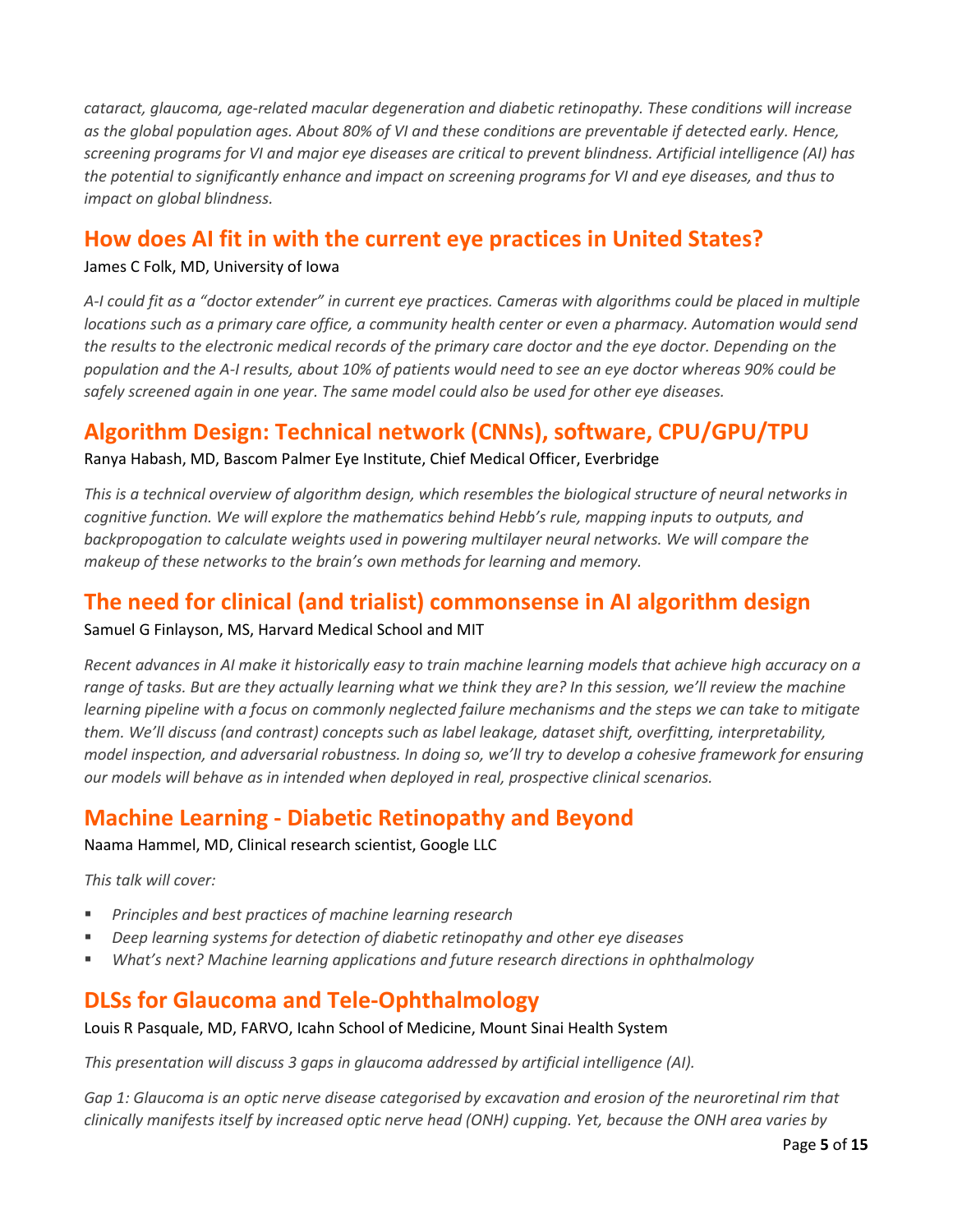*fivefold, there is virtually no cup to disc ratio (CDR) that defines pathological cupping, hampering disease detection. AI is capable of detecting discs above a specified cup-disc ratio although it not yet able to identify the disc associated with manifest visual field loss* 

*Gap 2: The outputs from visual field tests typically provide reliability parameters, age-matched normative comparisons and summary global indices, but more detailed analysis of this functional data is lacking. An AI algorithm called archetype analysis is capable of decomposing the total deviation plot of a visual field into components and provide weighting coefficients regarding any regional deficits.* 

*Gap 3: Several computer programs to detect VF progression exist, ranging from assessment of global indices over time to point-wise analyses, to sectoral VF analysis; however, these approaches are often not aligned with clinical ground truth nor with one another. AI algorithms can detect VF progression earlier than these conventional computer strategies and produces results that are more in line with clinical ground truth.* 

# <span id="page-5-0"></span>**Comparison of Deep Learning Systems for Age-related Macular Degeneration (AMD)**

Neil M. Bressler, MD, Johns Hopkins, Applied Physics Laboratory and University School of Medicine, Wilmer Eye Institute

*Deep learning may be used for public screening or monitoring of AMD in developed and developing countries worldwide – assisting with referring individuals to health care practitioner when indicated and feasible. Although there are no FDA approved products currently, a variety of programs developed appear feasible for screening or monitoring with differences based on on training sets and methods used. There is also the potential of deep learning to assist physicians in longitudinal care for individualized, detailed risk assessment in AMD. These items will be discussed during this presentation.* 

## <span id="page-5-1"></span>**Artificial intelligence for Retinopathy of Prematurity (ROP) detection**

Michael F Chiang, MD, Ophthalmology and Medical Informatics, Oregon Health & Science University

*This presentation will discuss motivations, challenges, and solutions regarding applications for machine learning and deep learning for retinopathy of prematurity (ROP) diagnosis. Concepts generalizable to other disease states will be discussed.* 

# <span id="page-5-2"></span>**Deep Learning Systems for Retinal Disease using Optical Coherence Tomography**

Pearse Andrew Keane, MD, FRCOphth, Moorfields Eye Hospital and UCL Institute of Ophthalmology

*Deep learning systems use artificial neural networks – so-called because of their superficial resemblance to biological neural networks – as computational models to discover intricate structure in large, high dimensional datasets. Since 2012, deep learning has brought seismic changes to the technology industry, with major breakthroughs in areas as diverse as image captioning, speech recognition, natural language translation, robotics, and even self-driving cars. In 2015, Scientific American listed deep learning as one of their "world changing" ideas for the year.*

*In July 2016, Moorfields Eye Hospital in London announced a formal collaboration with DeepMind, arguably the world's leading organisation for AI research. This collaboration has involved the application of deep learning to >1 million anonymised OCT scans with the aim of automating the diagnosis of macular diseases such as age-*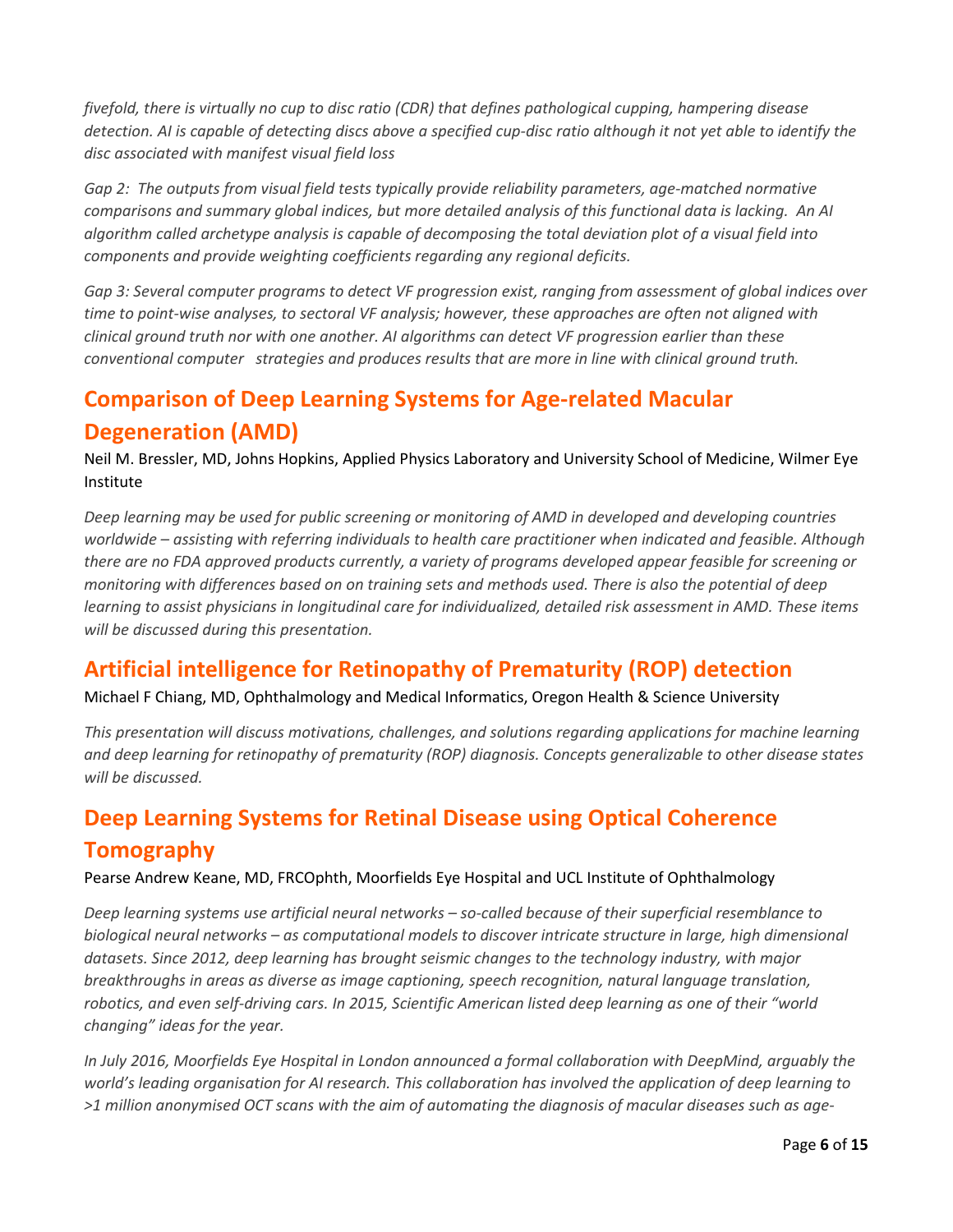*related macular degeneration (AMD) and diabetic retinopathy (DR). Preliminary results suggest that this algorithm is on a par with experienced retinal specialists in the triaging of these conditions. In addition to performing classification tasks (e.g., screening, triage, diagnosis), the Moorfields-DeepMind algorithm is capable of performing automated segmentation for a wide range (>10) of retinal morphologic parameters on OCT (segmentation is a term used in computer vision research which describes the delineation of specific features on an image). I will give an overview of this system and its application to retinal OCT scans.*

## <span id="page-6-0"></span>**Potential challenges of AI in OCT imaging**

Bhavna Josephine Antony, PhD, Research Scientist, IBM Research Australia

*AI for medical image analysis and computer vision vary as there are distinct problems faced in each domain. OCT image analysis is confounded by the varying image resolution, acquisition protocols and other image characteristics. Here, I will briefly illustrate some of the main challenges that AI for OCT imaging is facing currently and will have to overcome soon.*

# <span id="page-6-1"></span>**Artificial Intelligence Eye Screening using Smartphones: The Good, the Bad, and the Ugly**

#### Kaushal Solanki, Phd, CEO Eyenuk, Inc.

*Artificial intelligence (AI) systems are gaining attention for population eye screening. Smartphone-based retinal fundus cameras are attractive for artificial intelligence eye screening, especially for autonomous diabetic retinopathy screening, which is also supported by promising clinical evidence. Smartphone-based fundus cameras are portable and inexpensive, and the smartphone also provides a natural software and communication platform using apps that are easy to use. To set up real-world screening programs that utilize smartphone fundus photography and cloud-based AI analysis, there are a few considerations that must be addressed, which include (a) whether dilation of all or subset of patients is possible, (b) training of photographers for the cameras that operate differently, (c) availability of network (3G/LTE or Wifi), and (d) use of camera mounts. Therefore, institutions, non-profits, or Governments interested in setting up screening programs using the smartphonebased photography must (i) use AI systems that have been extensively tested in real world, (ii) incorporate extensive photographer training program and continuously test the photographer skills, (iii) carefully validate the end-to-end system in their setup via initial pilot implementation, (iv) use portable camera mounts, and (v) consider dilating all or specific population groups (eg, older age groups or with smaller pupil). In other scenarios a tabletop fundus camera with AI is still the best option. The future does hold great promise for portable and/or smartphone-based fundus imaging to be truly clinic-ready for population eye screening using artificial intelligence.*

## <span id="page-6-2"></span>**Autonomous AI and Quality Management Systems**

#### David Vidal, VP of Quality & Regulatory Affairs, IDx

*This presentation covers the combination of Regulations, Standards, Frameworks, and Guidance documents used for an autonomous AI Quality Management System (QMS), including QMS recommendations for future guidelines related to autonomous AI.*

## <span id="page-6-3"></span>**AI technology implementation: productizing autonomous diagnostic AI**

Meindert Niemeijer, PhD, IDx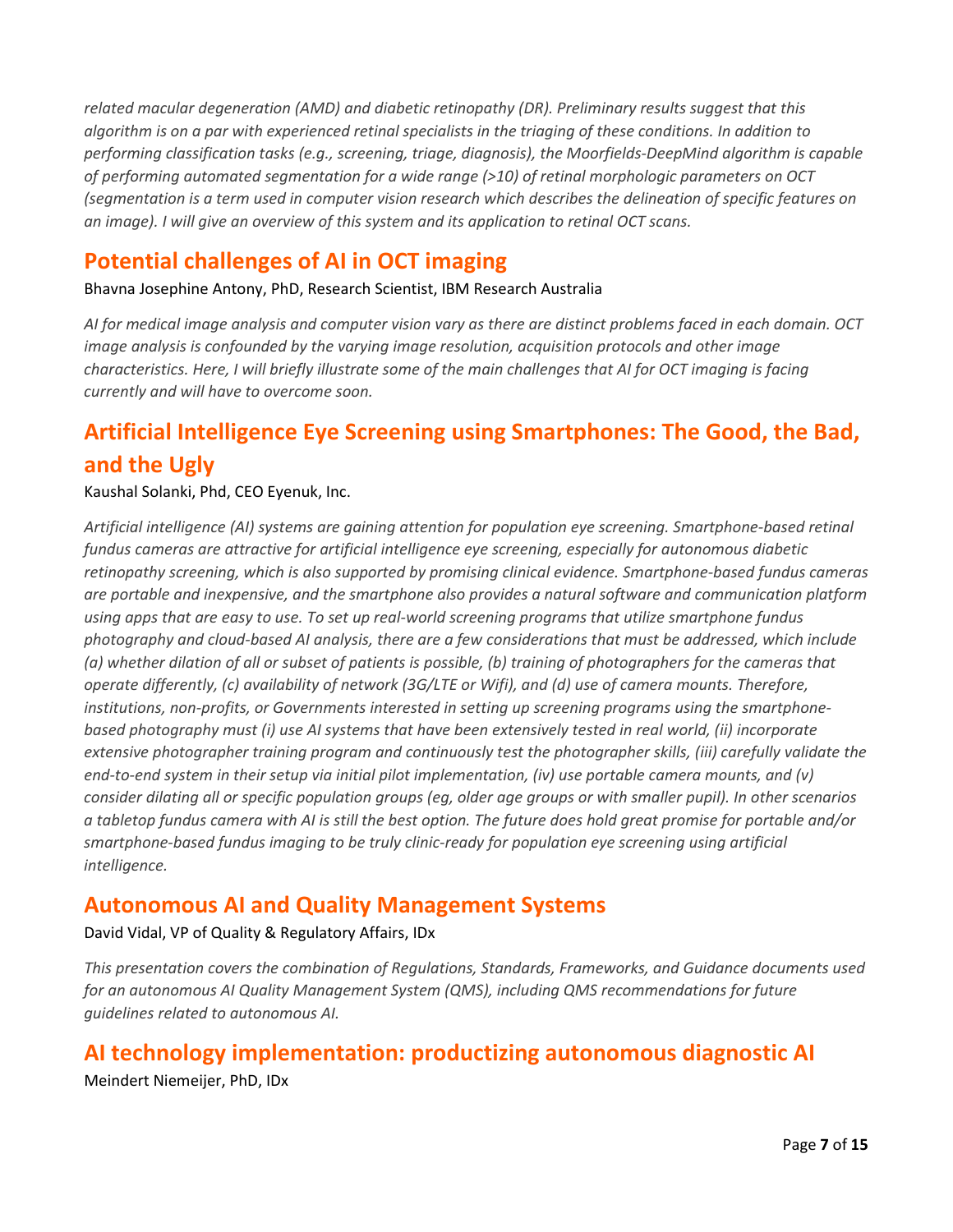*This presentation will cover some of the pitfalls and practical considerations associated with the productization of an autonomous diagnostic AI algorithm. Including such topics as algorithm training, verification and validation. The importance of algorithm explainability and the need for an independent reference standard to establish truth.*

## <span id="page-7-0"></span>**The submission and examination process of an AI eye product by US FDA**

CDR Brad Cunningham, MSE, RAC, Chief Diagnostic and Surgical Devices Branch, Office of Device Evaluatoin, Center of Devices and Radiological Health

*This presentation reviews the submission and examination process of an AI eye product by U.S. FDA.* 

## <span id="page-7-1"></span>**AI outside the developed world: applications and regulatory aspects**

#### Rajat N Agrawal, MD, MS, CEO Retinal Global

*The presentation will highlight the pathways and likely challenges that AI developers focused on ophthalmology systems will face when working to implement systems in underdeveloped areas of the world. The presentation will highlight the current systems in place in some of these underdeveloped countries and provide suggestions for access. Regulations exist in few of these underdeveloped countries, which may be a boon for AI platforms in implanting their systems, if they already have an approval from leading regulatory agencies such as FDA. On the other hand, if regulatory systems exist, these are slow to react and approve, which delays the pathway to final approval and implementation of systems in such areas. The presentation will highlight the process, with an example to highlight the steps and likely challenges.*

## <span id="page-7-2"></span>**The ethical implications of AI**

Susan C Orr, OD, CEO, Notal Vision

*This presentation covers the ethical issues surrounding the development and use of AI in clinical care. Issues such as bias, explainability, harmlessness, economic impact and responsibility will all be discussed.* 

# <span id="page-7-3"></span>**Technology showcase videos**

These videos showcase AI-enabled products in development for use in eye and vision care. Hear directly from investigators located across the globe who are developing these products. The videos will be available to attendees for the duration of the online event to view at their own pace and convenience.

## <span id="page-7-4"></span>**Corneal disease**

#### <span id="page-7-5"></span>**Customised Vision for Cataract Patients**

Contact: Harilaos Ginis, [h.ginis@athenseyehospital.gr](mailto:h.ginis@athenseyehospital.gr)

Cataract surgery, besides necessary in order to restore functional vision in cataract patients is a unique opportunity to reform the optical system of the eye.

*Μultifocal IOLs (of various types) provide simultaneously far, near and (in some cases) intermediate vision. These IOLs are (by design)* an optical and functional compromise, in the sense that none of the foci is perfect and the *patient is expected to get accustomed to the deteriorated image quality. Clinical research on multifocal IOLs is centered around developing patient selection criteria. This projects recruits methods from Artificial intelligence to identify the best solution for each patient among the various available IOL designs. Moreover, it may lead to a methodology for designing customized IOLs for each individual patient.*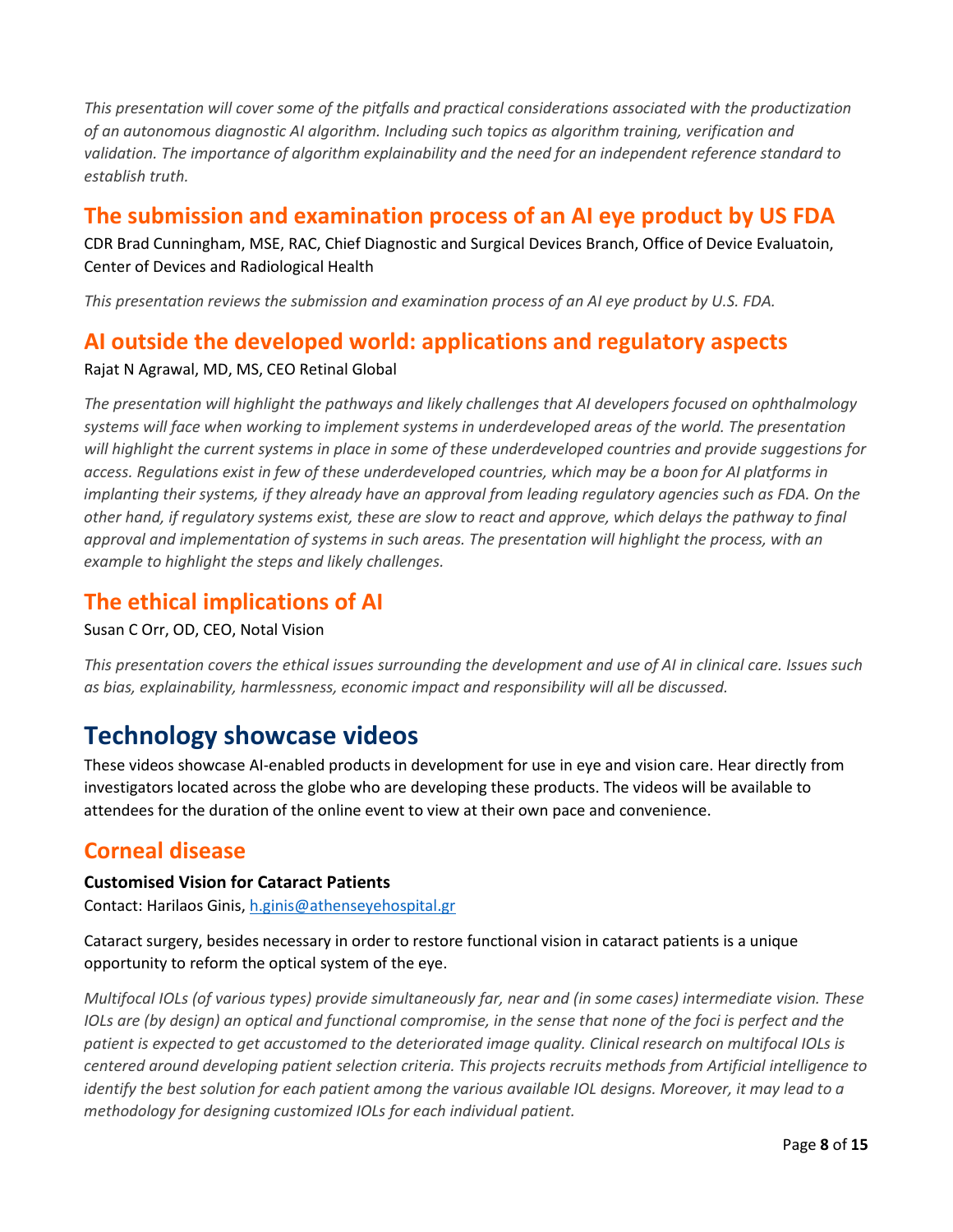*Customised Vision for Cataract Patients will improve outcomes in premium IOL implantations.*

*It will efficiently identify patients that are likely to experience difficulties with multifocality and reduce the burden for IOL explantation surgeries for clinics and physicians.* 

*Partners: InfiniteVision Optics*, *[http://www.infinitevisionoptics.com;](http://www.infinitevisionoptics.com/) Athens Eye Hospital, [http://www.athenseyehospital.gr;](http://www.athenseyehospital.gr/) iCube - University of Strasbourg, [http://icube.unistra.fr](http://icube.unistra.fr/)*

*Disease(s): Intraocular lens design for cataract surgery.*

#### <span id="page-8-0"></span>**In vivo confocal microscopy**

Contact: Pedram Hamrah, MD and Dilruba Koseoglu, MD, [dilruba33@yahoo.com](mailto:dilruba33@yahoo.com)

*Corneal imaging on a cellular level including nerve and immune cell analysis, diagnosis of keratitis (ex. fungal keratitis) and corneal dystrophies. Artificial intelligence is introduced for the automated analyses of corneal nerves and micro-neuroma.*

*Disease(s): Corneal disease*

#### <span id="page-8-1"></span>**SpecifEye Ectasia Match Percentage**

Contact: Ibrahim Seven[, https://www.optoquest.net.](https://www.optoquest.net/)

*The ectasia match percentage is derived from SpecifEye's deep learning model. This model was trained using stable post-LASIK eyes as the control group and confirmed post-LASIK ectasia eyes as the diseased group. The model uses raw tomography files (ele.csv: Pentacam) and age as inputs and utilizes proprietary data extraction and preprocessing techniques. Following the training, the model was tested using independent datasets for control and confirmed ectasia groups. The sensitivity (True positive/True Positive + False Negative), specificity (true negative/false positive + true negative), and accuracy (true positive + true negative/ positive + negative) values of the model are 0.96, 0.95, and 0.95, respectively.*

*The model calculates a percentage for each eye. This percentage defines how strongly the model classifies the eye into the ectasia group. The higher the percentage, the higher the likelihood the features of the imported eye match the preoperative features of eyes that developed post-LASIK ectasia.*

*Disease(s): Corneal disease, Low vision*

#### <span id="page-8-2"></span>**Visionome Website-based Platform**

Contact: Haotian Lin, MD, PhD, [haot.lin@hotmail.com](mailto:haot.lin@hotmail.com)

*The system was designed to address four typical clinical scenarios: 1) mass screening to distinguish between normal and abnormal eyes, 2) comprehensive clinical triage to detect 14 lesion locations and ocular structures, 3) hyperfine diagnostic assessment of 22 (10 types) pathological features, and 4) multipath treatment planning with consideration of 7 treatment options.*

*Disease(s): Corneal disease*

## <span id="page-8-3"></span>**Diabetic retinopathy**

#### <span id="page-8-4"></span>**AIDRSS**

Contact: Pradeep Walia[, pwalia@artelus.com,](mailto:pwalia@artelus.com) Rajarajeshwari K, [kraji@artelus.com,](mailto:kraji@artelus.com) Rajarajalakshmi K, [rkodhandapani@artelus.com](mailto:rkodhandapani@artelus.com) or Amod Nayak, [doc\\_amodnayak@yahoo.co.in](mailto:doc_amodnayak@yahoo.co.in)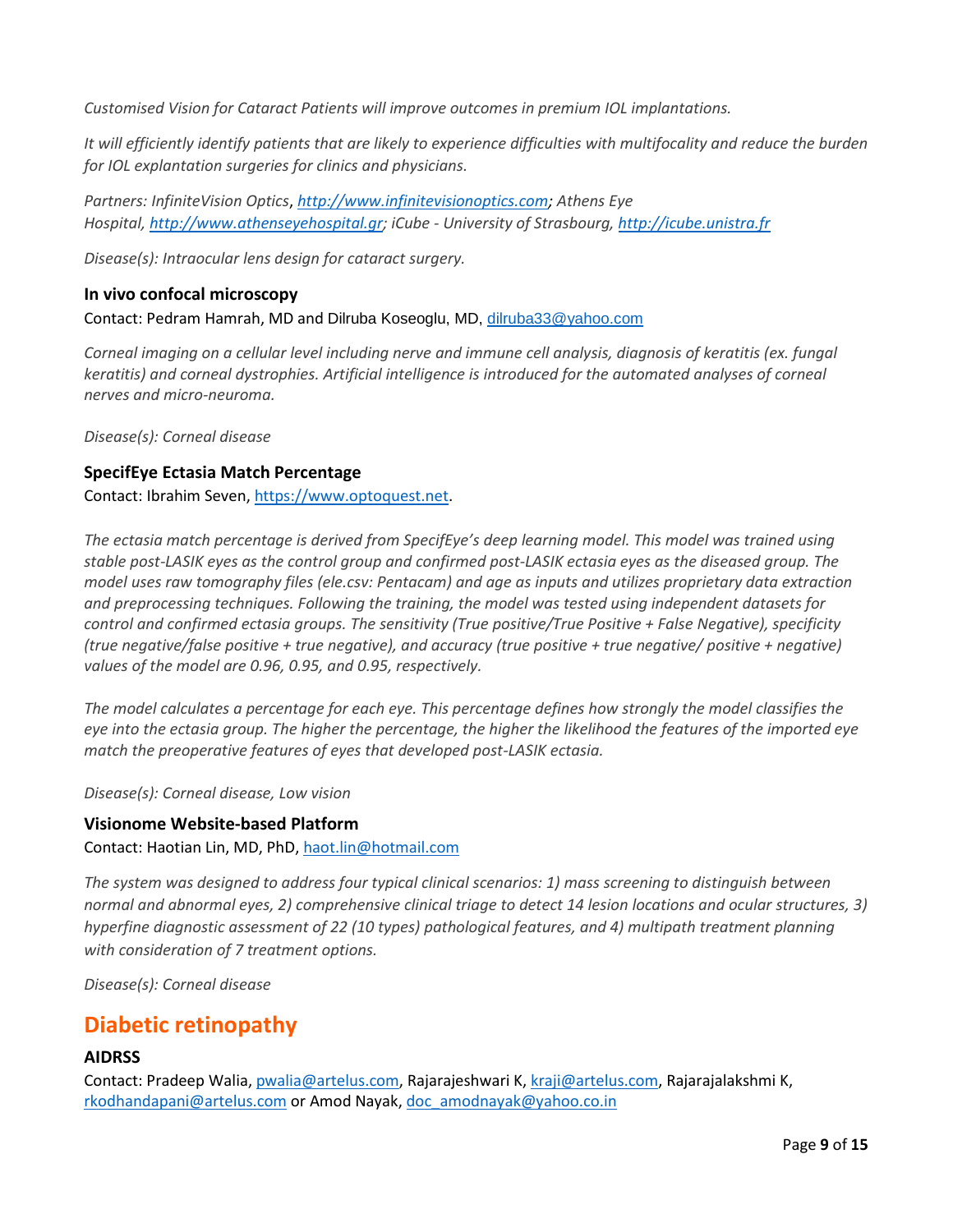*AI on Chip Offline AI solution to screen people in remote and inaccessible areas for Diabetic Retinopathy. The key benefit to our solution is that they are no longer dependent on a working internet to screen patients for various health condition that can be prevented with early intervention. In addition, since the AI device is portable, our customers can increase their geographical reach and screen more patients.* 

*Enabling Global screening for diseases that can be tackled with early detection is with the help of an AI product that would complement the knowledge, and assist the clinician in making faster and accurate diagnosis.*

*Disease(s): Diabetic retinopathy (DR)*

#### <span id="page-9-0"></span>**EyeArt**

#### Contact: Kaushal Solanki[, eyeart@eyenuk.com](mailto:eyeart@eyenuk.com)

*The first part of the video presents how [Eyenuk's EyeArt AI eye screening system](https://www.eyenuk.com/en/products/eyeart/) is helping address the growing need for diabetic retinopathy screening. It highlights the sources of funding, the patents covering the technology, and the extensive real world clinical validation of the EyeArt system. The second part of the video is an interview with Dr. Jennifer Lim (Univ. Of Chicago) on EyeArt's [prospective, multi-center, pivotal clinical trial,](https://www.eyenuk.com/en/articles/eyeart/eyenuk-ai-eye-screening-system-for-diabetic-retinopathy-demonstrates-exceptional-performance-in-a-prospective-multi-center-pivotal-clinical-trial/) where she talks about how the EyeArt system was trained and tested, how the clinical trial was designed, and explains the sensitivity of 95.5%, specificity of 86.5% at imageability of 97% for detecting referable diabetic retinopathy achieved by the EyeArt system. The final part of the video is an interview with Prof. Dr. Med. Thomas Haak (Diabetes Center Mergentheim, Germany) where he talks abou[t implementation of EyeArt in their diabetes clinic](https://www.eyenuk.com/en/articles/press-releases/german-diabetes-clinic-increases-diabetic-retinopathy-screenings-using-eyeart/) and the positive impact it is having on their patients.* 

*Disease(s): Diabetic retinopathy (DR)*

#### <span id="page-9-1"></span>**EyeStar**

Contact: Simon Barriga, PhD (CEO) [sbarriga@visionquest-bio.com](mailto:sbarriga@visionquest-bio.com)

*[VisionQuest Biomedical](http://visionquest-bio.com/)* has developed *[EyeStar,](http://visionquest-bio.com/eyestar.aspx) an artificial intelligence (AI) software system to screen for diabetic retinopathy (DR) and other retinal diseases. EyeStar is being used clinically in Mexico at* [Clinicas del](https://www.clinicasdelazucar.com/)  [Azucar](https://www.clinicasdelazucar.com/) *since 2016. EyeStar has been used to screen over 16,000 diabetics for DR in Mexico achieving excellent performance results. VisionQuest is working with retinal camera manufacturers to deploy EyeStar in pharmacies, primary care clinics, and diabetes care clinics.*

*EyeStar is a patented AI software system that uses image processing, deep learning, and image quality analysis to screen for diabetic retinopathy. EyeStar has been deployed in 15 diabetes clinics in Mexico where it has been used to screen over 16,000 diabetic patients for eye disease and prevented over 1,000 of those patients from going blind. EyeStar works as follows: Images are captured without pupil dilation at the point of care using tabletop or portable retinal cameras. Images are then uploaded to the cloud where EyeStar processes them and produces a result in less than 2 minutes. For 25% of the patients, EyeStar will recommend a referral to eyecare due to the presence of retinal disease. The remaining 75% of the patients come back in one year to repeat the test. EyeStar has achieved sensitivity of 95% with specificity of 88%, and 75% workload reduction for the physician.*

*Disease(s): Diabetic retinopathy (DR)*

#### <span id="page-9-2"></span>**IDx-DR**

Contact: Laura Shoemaker,<https://www.eyediagnosis.net/contact>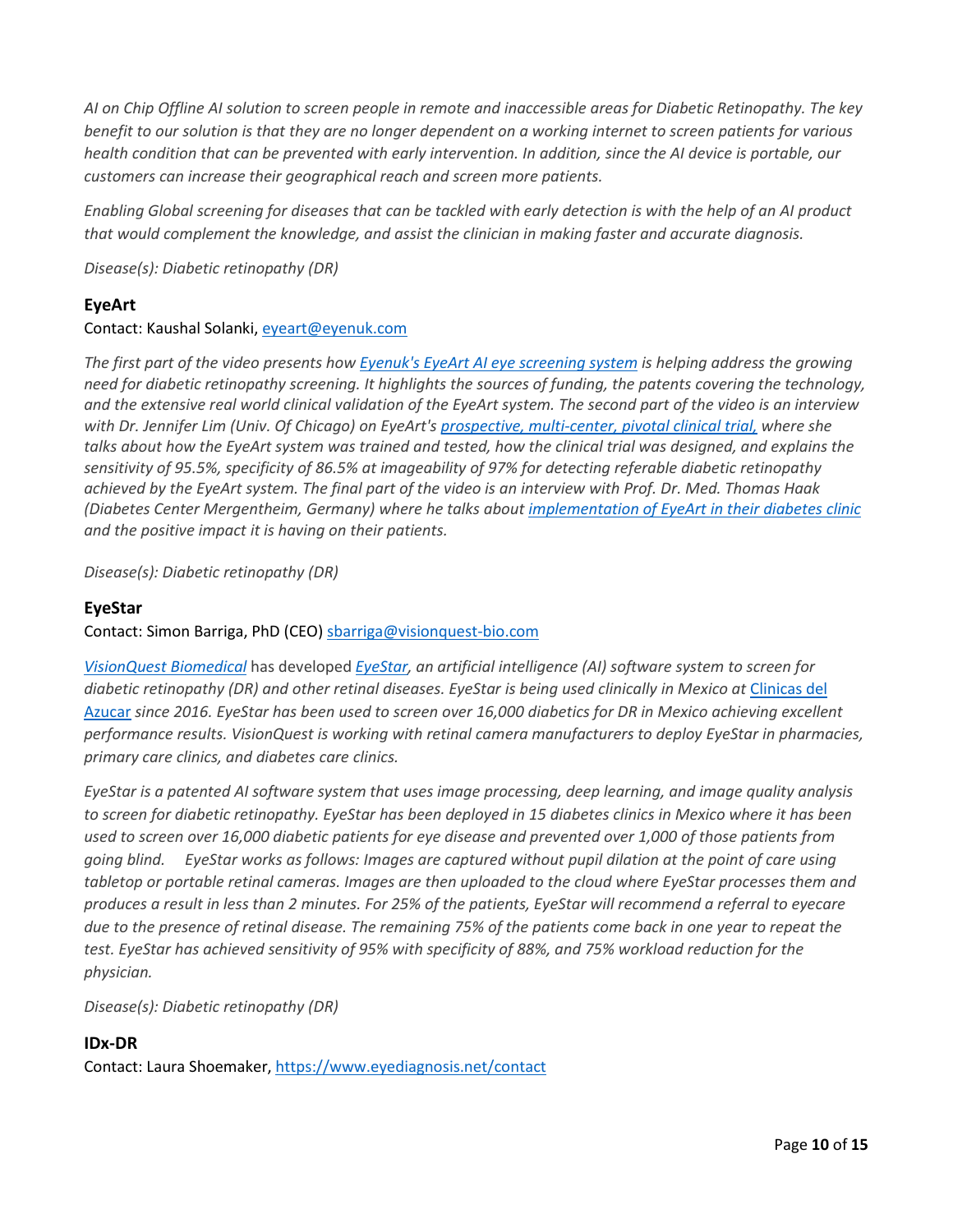*IDx-DR is intended for use by health care providers to automatically detect more than mild diabetic retinopathy (mtmDR) in adults (22 years of age or older) diagnosed with diabetes who have not been previously diagnosed with diabetic retinopathy. IDx-DR is indicated for use with the Topcon NW400.* 

*Disease(s): Diabetic retinopathy (DR)*

#### <span id="page-10-0"></span>**RET-AI**

Contact: Rodrigo Abreu-Gonzalez, [rodrigoabreug@gmail.com](mailto:rodrigoabreug@gmail.com)

*The system has been trained to perform an automatic quality control on the image, and generate a patient profile showing a series of predictions about physiological parameters such as age and sex, as well as inferring the degree of diabetic retinopathy present.*

*Disease(s): Diabetic retinopathy (DR)*

#### <span id="page-10-1"></span>**Dry eye**

#### <span id="page-10-2"></span>**Dry AI**

Contact: João Victor Pacheco Dias, [jvictordias@gmail.com](mailto:jvictordias@gmail.com)

*A mobile app to assist physicians on assessment of dry eye as an alternative of noninvasive tear break-up time. Using a Convolutional Neural Network for feature extraction with a Bidirectional LSTM for sequencing the TBUT it's possible to inform the physician in some seconds about the patient eye conditions.*

*Disease(s): Dry eye syndrome*

#### <span id="page-10-3"></span>**Glaucoma**

<span id="page-10-4"></span>**An Artificial Intelligence Method to Assist Clinician to Assess Visual Field Progression in Glaucoma** Contact: Mengyu Wang[, Mengyu\\_Wang@MEEI.HARVARD.EDU](mailto:Mengyu_Wang@MEEI.HARVARD.EDU)

*We have developed an artificial intelligence approach using archetypal analysis to detect visual field progression in glaucoma. The archetype method can detect visual field progression more accurately than existing methods*  with respect to the clinician assessment. Compared with existing approaches, our archetype method provides not *only progression status but also quantifies progressed regions. Tracking pattern changes over time by our archetype method can assist clinicians to better evaluate VF series for progression detection.*

*Publication link[: https://iovs.arvojournals.org/article.aspx?articleid=2723059](https://iovs.arvojournals.org/article.aspx?articleid=2723059)*

*Disease(s): Glaucoma*

<span id="page-10-5"></span>**Diagnostic Innovations in Glaucoma Support System (DIGSs) Deep Fundus Photo Glaucoma Detection** Contact: Mark Christopher, [mark.allen.christopher@gmail.com](mailto:mark.allen.christopher@gmail.com)

*The product is a deep learning-based system to estimate the probability of glaucomatous optic neuropathy given a color fundus photo of the optic nerve head. This product is intended for use in screening applications and to provide decision support for the clinical review of fundus photos for glaucoma diagnosis and monitoring. For more information about this product, see the related publication* (*<https://www.ncbi.nlm.nih.gov/pmc/articles/PMC6232132/>*) *and go to [https://shileyeye.ucsd.edu/research/computational\\_ophthalmology.](https://shileyeye.ucsd.edu/research/computational_ophthalmology)*

*Disease(s): Glaucoma*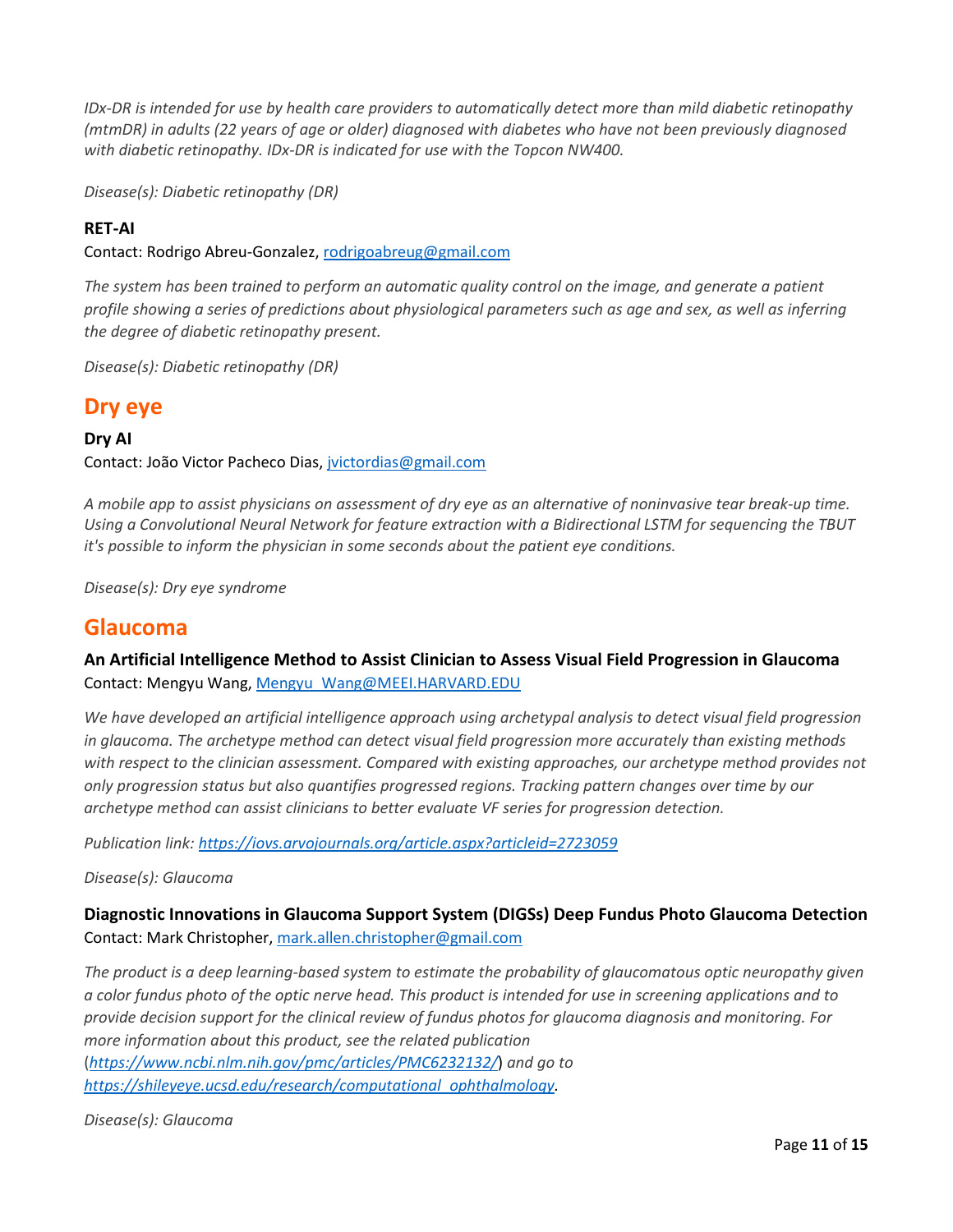### <span id="page-11-0"></span>**Diagnostic Innovations in Glaucoma Support System (DIGSs) Deep Structure-Function Prediction**

Contact: Christopher Bowd, [cbowd@ucsd.edu](mailto:cbowd@ucsd.edu)

*The product is a deep learning based system to predict visual field (VF) function from spectral domain optical coherence tomography (SDOCT) images. Based on SDOCT imaging of the macula and optic nerve head, deep learning models are used to estimate global 24-2 and 10-2 VF summary metrics (mean deviation and pattern standard deviation) as well as visual function at finer scale (sectoral and individual test point pattern deviation). This product is intended to supplement time-consuming VF testing to help clinicians identify patients likely to undergo functional loss. For more information about our group, please go to [https://shileyeye.ucsd.edu/research/computational\\_ophthalmology.](https://shileyeye.ucsd.edu/research/computational_ophthalmology)*

*Disease(s): Glaucoma*

## <span id="page-11-1"></span>**Multiple disease states**

<span id="page-11-2"></span>**A.I./Machine Learning tools, with the current focus on neovascular AMD and diabetic eye disease** Contact: J. Jill Hopkins, MD, FRCSC, Global Head, Personalized Health Care – Ophthalmology, Product Development, Personalized Health Care (PDP), [hopkins.jill@gene.com](mailto:hopkins.jill@gene.com)

*Genentech/Roche has a deep interest and investment in Personalized Healthcare to bring novel solutions to patients with retinal diseases. We are applying machine learning and advanced analytics on advanced imaging and high quality data at scale, initially derived from our vast clinical trial database. This wealth of longitudinal, multimodal data has been annotated, integrated and curated so that machine learning tools can be utilized in the effort to develop new insights in to retinal disease and treatment response to bring benefit to patients. We will collect additional data from our ongoing phase 3 programs as well as through significant collaborations and partnerships.* 

*As part of the large Ophthalmology Personalized Healthcare Initiative, Roche/Genentech are developing A.I./Machine Learning tools, with the current focus on neovascular AMD and diabetic eye disease, to predict and prevent vision loss. These algorithms can be used by ophthalmologists to deliver more personalized healthcare solutions to patients with retinal disease.* 

*We are committed to the utilization of these tools and accompanying insights to discover new therapeutic targets and develop better treatment paradigms. We have specific interests in prediction of disease progression and response to therapy, and seek novel data inputs and well validated algorithms that will further individualized approaches to disease based on large scale data inputs. Our program is committed to evaluating clinical utility and demonstrating benefit to bring meaningful change to patient care and outcomes.*

*For more information about Personalized Healthcare at Roche, please [visit our website.](https://www.roche.com/about/priorities/personalised_healthcare.htm)*

*Disease(s): neovascular AMD and diabetic eye disease*

#### <span id="page-11-3"></span>**AI-Multifractal OCT**

Contact: Samarendra Mohanty, [smohanty@nanoscopetech.com](mailto:smohanty@nanoscopetech.com)

*The product obtains multifractality in spatial variation from intensity OCT image and temporal variation in phase OCT image. The features from multifractality OCT are derived using AI platform for diagnosis of different ocular diseases.*

*Disease(s): Age-related macular degeneration (AMD), Corneal disease, Diabetic retinopathy (DR), Glaucoma, Low vision, Retinal disease (other than DR)*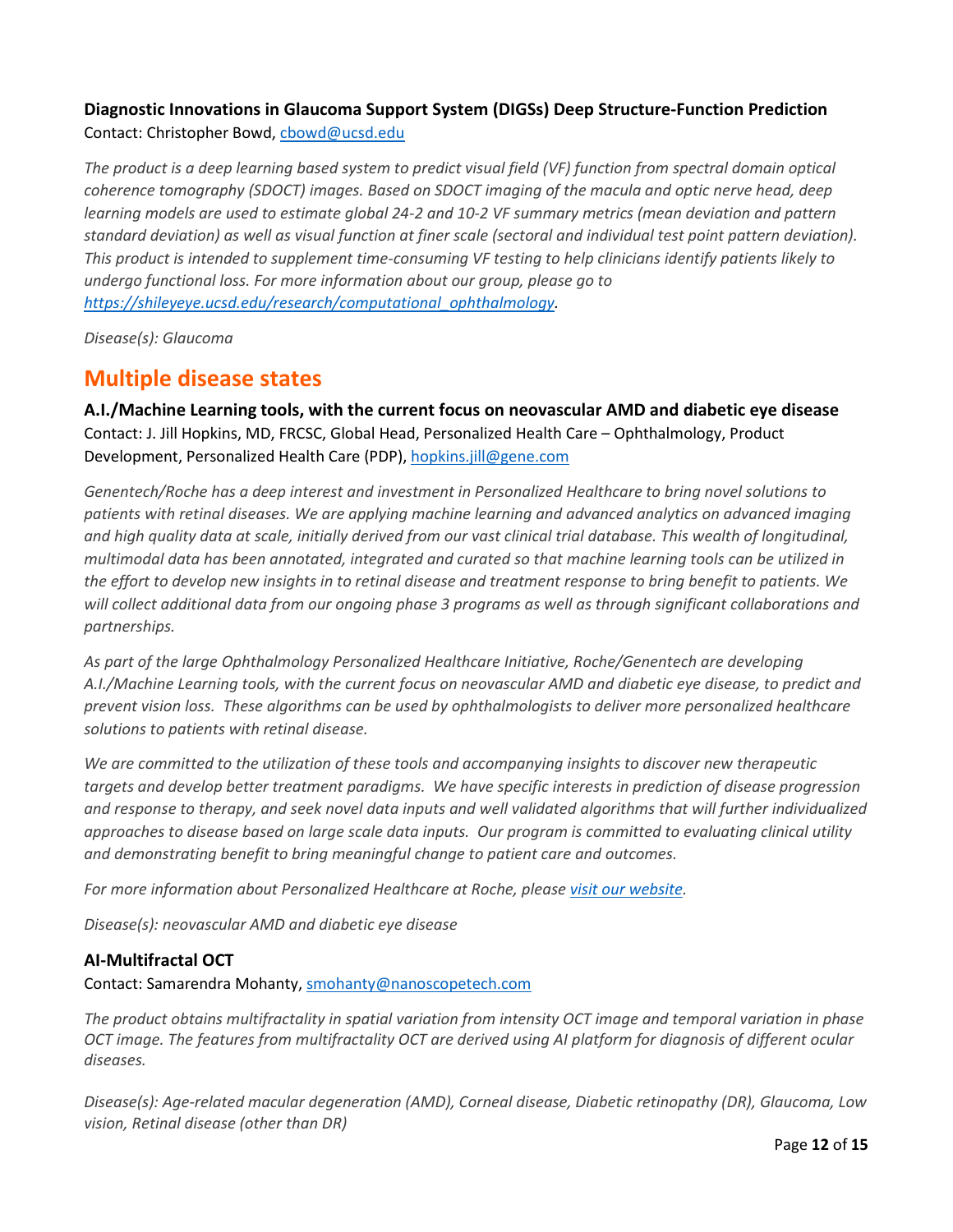#### <span id="page-12-0"></span>**AI for classification of retina database**

Contact: Miguel A. Zapata, [mazapata@optretina.com](mailto:mazapata@optretina.com)

*Hybrid system using AI form classification of huge databases of retinal images (by the moment centered in retinographies)*

*Disease(s): Age-related macular degeneration (AMD), Diabetic retinopathy (DR), Glaucoma, Retinal disease (other than DR)*

#### <span id="page-12-1"></span>**EyeWisdom**

Contact: Leon Li[, wei.li@vistel.cn](mailto:wei.li@vistel.cn)

*More than 4 categories and 20 kinds of ocular diseases could be recognized with [EyeWisdom. E](https://vistel.cn/product)yeWisdom is designed to help general practitioners to distinguish the patient with ocular disease from the heathy ones.*

*Disease(s): Age-related macular degeneration (AMD), Diabetic retinopathy (DR), Glaucoma, Retinal disease (other than DR)*

## <span id="page-12-2"></span>**Deep Learning for Automated Screening and Semantic Segmentation of Age-related and Juvenile Atrophic Macular Degeneration**

Contact: Zhihong Jewel Hu, PhD, [zhihonghu29@gmail.com](mailto:zhihonghu29@gmail.com)

*The video shows our work for the automated screening and semantic segmentation of age-related and juvenile atrophic macular degeneration using an artificial intelligence (AI) technique of deep learning. It also demonstrates the derived applications of the deep learning algorithms for the assessment and prediction of progression of atrophic lesions, and the screening of high risk age-related macular degeneration patients based on early biomarkers using our deep learning approach. Our AI-based segmentation, screening, and prediction algorithms have great potential to be translated to applications in clinical research and clinical practice in ophthalmology and generate important impact.* 

*Ziyuan Wang, SriniVas R. Sadda, Zhihong Hu, "*[Deep learning for automated screening and semantic](https://www.spiedigitallibrary.org/conference-proceedings-of-spie/10950/109501Q/Deep-learning-for-automated-screening-and-semantic-segmentation-of-age/10.1117/12.2511538.short)  segmentation of [age-related and juvenile atrophic macular degeneration](https://www.spiedigitallibrary.org/conference-proceedings-of-spie/10950/109501Q/Deep-learning-for-automated-screening-and-semantic-segmentation-of-age/10.1117/12.2511538.short)*," Proc. SPIE 10950, Medical Imaging 2019: Computer-Aided Diagnosis, 109501Q (13 March 2019);*

[https://scholar.google.com/citations?hl=en&user=L4XrrDAAAAAJ&view\\_op=list\\_works](https://scholar.google.com/citations?hl=en&user=L4XrrDAAAAAJ&view_op=list_works)

*Disease(s): Age-related macular degeneration (AMD), Juvenile macular degeneration (JMD)*

#### <span id="page-12-3"></span>**NeuroDotVR**

Contact: Srinivas Sridhar, [https://www.northeastern.edu/cri/portfolio\\_page/neurofieldz-inc/](https://www.northeastern.edu/cri/portfolio_page/neurofieldz-inc/)

*The NeuroDotVR combines a wireless electric brain sensor with a virtual reality smartphone display enabling custom visual stimulus patterns, providing tests for neuro-visual disorders. Machine learning artificial intelligence algorithms are used extensively to decode the neuro-ophthalmic electrophysiological signals. The system has been field tested in clinics for macular degeneration, glaucoma, amblyopia, and retinopathy. The NeuroDotVR is portable anywhere to clinics and in the field, enabling new diagnostic tests that are completely objective in that it does not require patient response, and can also be used for virtual reality based therapies, expanding current practice for ophthalmologists and optometrists.*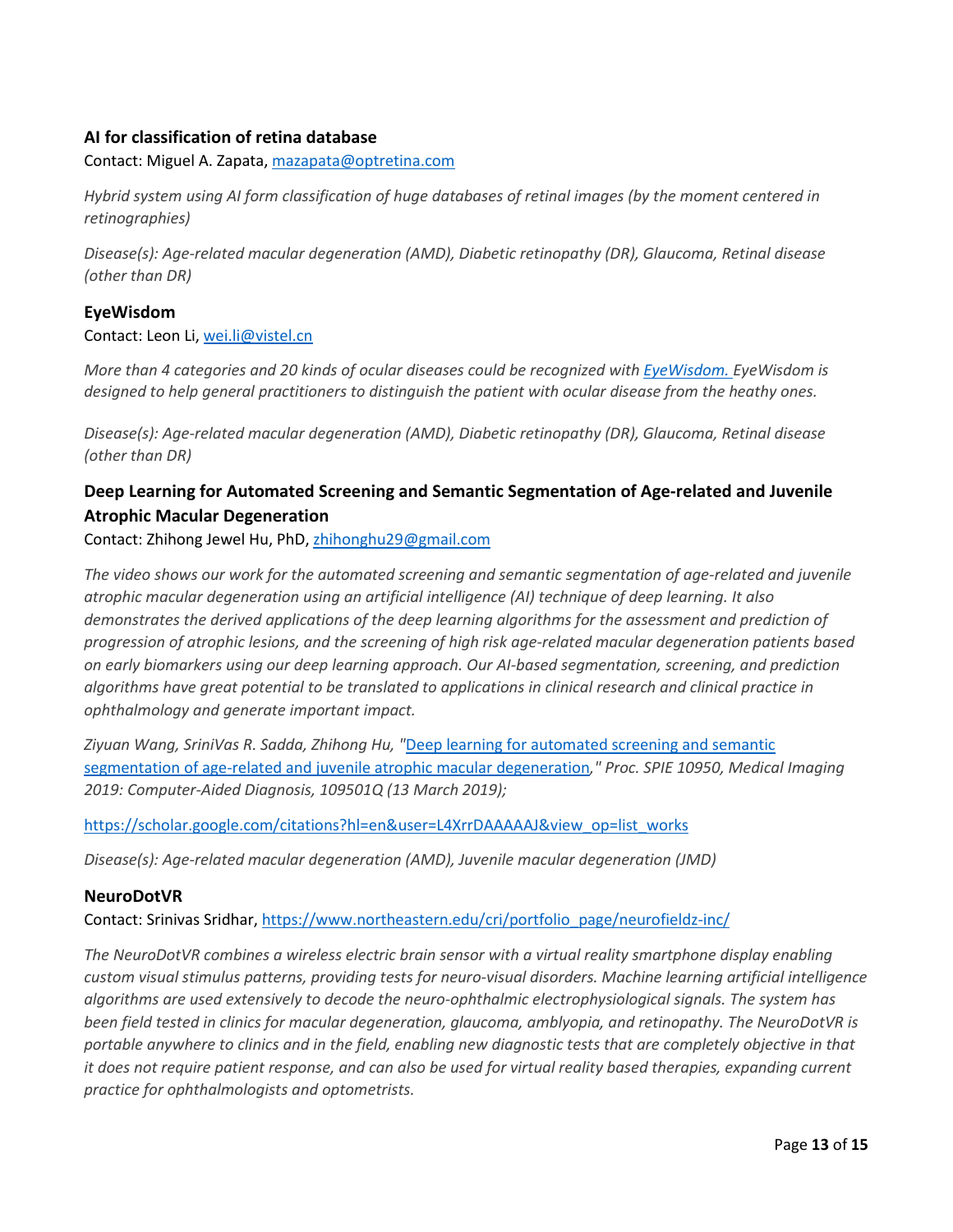*Disease(s): Age-related macular degeneration (AMD), Diabetic retinopathy (DR), Eye movements/strabismus, Glaucoma, Low vision, Neuro-Opthalmologic diseases*

#### <span id="page-13-0"></span>**Orion Device-independent OCT Analysis Software**

Contact: Daniel Russakoff, [daniel@voxeleron.com](mailto:daniel@voxeleron.com)

*A[t Voxeleron](http://www.voxeleron.com/orion)*, *our mission is to be a world leader in delivering advanced ophthalmic image analysis solutions.* 

*We are proud to present Orion, our AI-enabled, device-independent OCT analysis software. Orion is your onestop-shop for your lab or clinical trial, offering:*

- *8 retinal layer segmentation*
- *Intelligent layer editing*
- *Longitudinal analysis*
- *Batch processing*
- *Angiography analysis*
- *ONH analysis*
- *DICOM export*
- *3D visualization*

*Disease(s): Age-related macular degeneration (AMD), Glaucoma, Retinal disease (other than DR)*

#### <span id="page-13-1"></span>**Pegasus**

#### Contact: Sameer Trikha MBA FRCOphth[, strikha@doctors.org.uk](mailto:strikha@doctors.org.uk)

*Mr. Sameer Trikha is an Ophthalmic surgeon and CMO of Visulytix, a London-based artificial intelligence company. Mr Trikha discusses the world's need for an effective way to make up for the deficit of ophthalmic specialists. He discusses how recent technological advances are enabling development of artificially intelligent systems which match the effectiveness of human specialists and ease the burden on primary care. He also describes the impact these technologies can make in areas with restricted resources, as well as the inevitability of intelligent clinical decision support systems in healthcare worldwide.*

*Disease(s): Age-related macular degeneration (AMD), Diabetic retinopathy (DR), Glaucoma, Retinal disease (other than DR)*

#### <span id="page-13-2"></span>**Trainable WEKA segmentation on IMAGE-J**

Contact: Isaac Gendelman MS4 Tufts University School of Medicine, **Isaac.Gendelman@tufts.edu** 

*In this video the WEKA machine learning plugin for ImageJ is described in its application for ophthalmic imaging research. This tool is an accessible and flexible tool for exploring machine learning without needing to code or have a specialized computing environment. We will explore the tool's capability and demonstrate examples using ophthalmic images taken with OCT Angiography.*

*Disease(s): Age-related macular degeneration (AMD), Diabetic retinopathy (DR), Retinal disease (other than DR), Variety of pathology and anatomy*

#### <span id="page-13-3"></span>**Zilia Ocular**

Contact: Dr. Patrick Sauvageau, OD, MSc, CEO & Co-Founder, [info@ziliahealth.com](mailto:info@ziliahealth.com)

*[Zilia](http://www.ziliahealth.com/) has developed an innovative, non-invasive platform technology that uses imaging, spectrometry and artificial intelligence to measure, quantitatively and in real-time, different biomarkers in the human eye, starting*